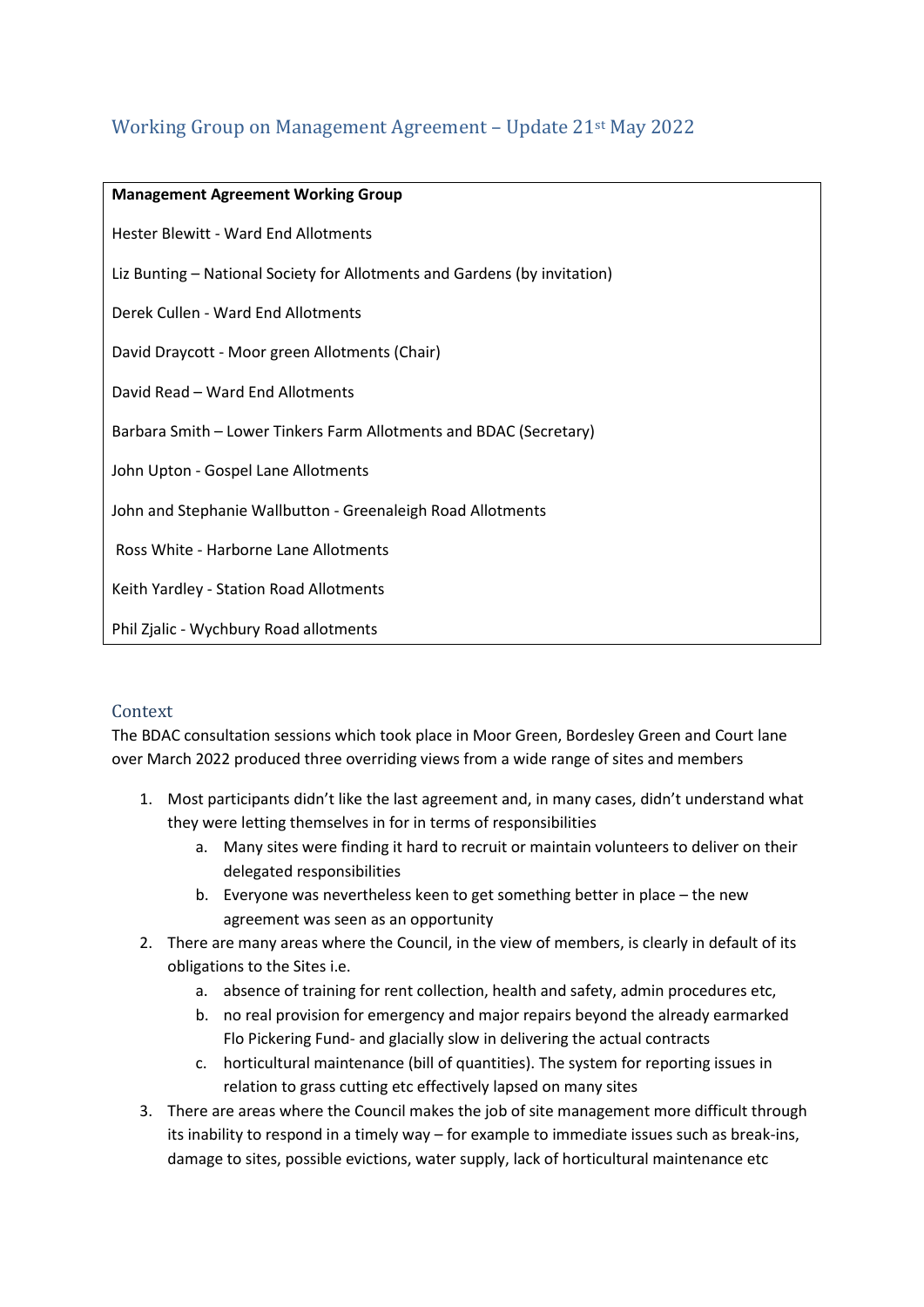4. Our expectation is that all of these issues arise not from lack of commitment by the Council but from lack of resource. However there would be ways – with good will on both sides - to tackle these issues.

### The Group

1. The Group (see membership above) emerged from the last BDAC consultation meeting at Bordesley Green on 19th March when 10 people from across a number of sites volunteered to take on the task of developing a proposal for the management agreement with the Council. In addition Barbara Smith from BDAC acts as secretary and Liz Bunting from NSALG is invited as appropriate to provide legal advice and experience from other areas of the Country . The Group has met four times since, including a meeting with the City Council on  $4^{\text{th}}$  May – see below.

#### The Task

To develop a proposal for replacing the existing management agreement with the City Council. The Group has essentially worked on two options and one further action

- a. Significant redrafting of the agreement which give us some safeguards against slow or no response to the kinds of issue referred to above.
- b. Opening of a discussion on a move toward greater genuine self management by individual sites, using models working very effectively in other local authority areas – see attached. Self-management would require a significantly greater proportion of plot rental income to be retained by individual sites
- c. Agreeing a process for informing and involving all sites as the negotiation progresses

| Option                      | Action                               | <b>Next Steps</b>               |
|-----------------------------|--------------------------------------|---------------------------------|
| Significant redrafting of   | A version incorporating all of the   | Awaiting response from Darren   |
| the agreement               | proposed changes proposed at the     | Share on the draft submitted. A |
|                             | March meetings is now drafted and    | fully worked out and accessible |
|                             | shared with the City Council - with  | draft will then be prepared for |
|                             | a strong health warning that this is | circulation to and comment      |
|                             | work in progress and must be         | from all sites                  |
|                             | shared with all sites before any     |                                 |
|                             | formal negotiation with the Council  |                                 |
|                             | can be concluded                     |                                 |
| greater at individual site  | Brief but detailed report examining  | Awaiting response from Darren   |
| level using models working  | how self-management works in a       | Share. Subject to his response  |
| very effectively in other   | number of other areas (Bristol,      | the Group will produce a paper  |
| local authority areas       | Coventry, Rotherham, Leicester,      | to put to BDAC and all sites    |
|                             | Luton, Guildford, York ) produced    | outlining a proposal for debate |
|                             | to support further work on this      | on a self-management set-up     |
|                             |                                      | suitable for Birmingham         |
| Agreeing a process for      | Minutes of Working Group             | Revamp BDAC website to allow    |
| informing and involving all | meetings now published on BDAC       | input from individual sites     |
| sites as the negotiation    | website.                             | Develop timeline and action     |
| progresses                  |                                      | plan for effective consultation |
|                             |                                      | on options with all sites.      |
|                             |                                      |                                 |

#### Progress is set out in the table below